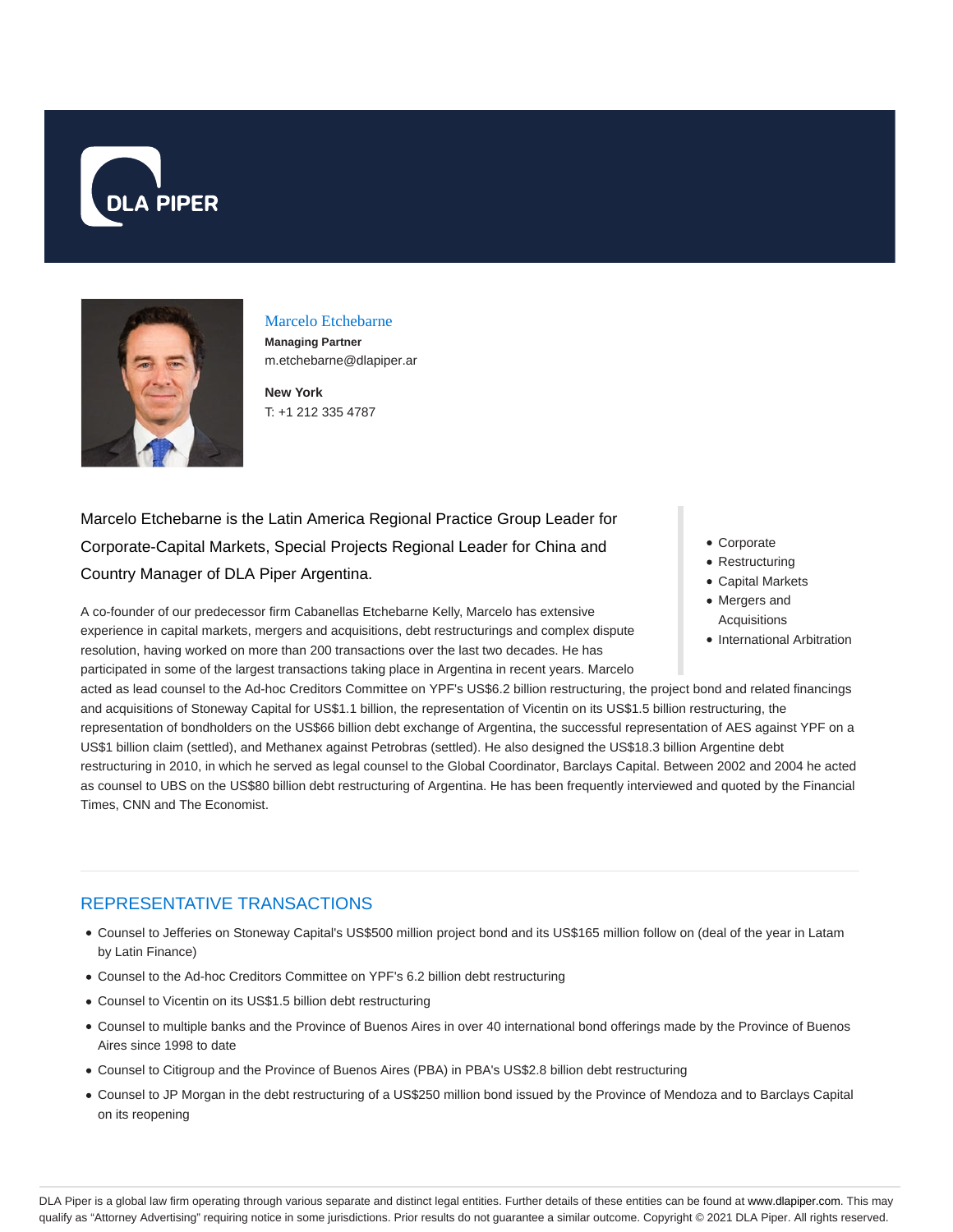- Issuer and underwriter's capital markets counsel in transactions for the Provinces of Chaco, Chubut, Formosa, Entre Ríos, La Rioja, Mendoza, Neuquén, San Juan, Santa Fe and Salta
- Debtor's counsel on the recent debt exchanges and consent solicitations made by the Provinces of Mendoza, Chaco, Entre Rios, Chubut, Salta and Buenos Aires
- Underwriter's counsel for UBS, Citi, Beal West LB, Salomon Brothers, Credit Suisse, Raymond James, Deutsche Bank, Barclays, JP Morgan and other banks on corporate debt and equity offerings
- Special counsel to Pioneer and Apache on the US\$600 million acquisition of Pioneer Natural Resources' assets in Argentina, among other notable acquisitions
- Counsel to GP Investments, Temasek and LAIG in the US\$1 billion acquisition of Pride International's assets in Latin America
- Counsel in the sale of British Gas equity interest in MetroGAS one of the largest natural gas distributors in Latin America
- Counsel to JP Morgan on the debt restructuring of MetroGAS
- Counsel to AYSA on its US\$500 million inaugural bond offering
- Buyer's counsel in two attempts to acquire YPF

## **CREDENTIALS**

## **Recognitions**

- Chambers Global 2022 - Band 2, Argentina Banking & Finance 2019-21 - Band 2, Argentina Banking & Finance
- Chambers Latin America 2020-22 - Band 2, Argentina Banking & Finance
- The Legal 500 Latin America 2022 - Recommended, Latin America: International Firms Capital Markets 2019-21 - Leading Lawyer, Argentina Banking and Finance 2019-21 - Recommended, Latin America: International Firms Capital Markets 2019-21 - Recommended, Latin America: International Firms Corporate and M&A 2018 - Recommended, Argentina Banking and Finance

Marcelo Etchebarne was included in the 2020 Best Lawyers in Latin America for Corporate Law in Argentina and in 2020 he was recommended by the Latin American Corporate Counsel Association.

### **Education**

- LL.M., Harvard Law School
- Law degree, Universidad Católica Argentina Law School Highest GPA of his year Gold Medal

## CIVIC AND CHARITABLE

Marcelo serves as a Trustee, Treasurer and Member of the Executive Committee of the Eisenhower Fellowships in Philadelphia. The Eisenhower Fellowships is a private, nonprofit, nonpartisan organization dedicated to identifying outstanding ascendant leaders who share President Eisenhower's belief in the powerful possibilities of a more peaceful, prosperous and just world and to help them produce impactful change (www.efworld.org). He also served as Board Member at the Rainforest Foundation in New York, Treasurer of Americanos del Sur en el Siglo XXI in Buenos Aires, Senior Advisor to the Advanced Leadership Foundation in Washington DC, Member of the Pro-Bono Committee at the Colegio de Abogados de la Ciudad de Buenos Aires, and Vice Chairman of the Harvard International Law Society.

### INSIGHTS

DLA Piper is a global law firm operating through various separate and distinct legal entities. Further details of these entities can be found at www.dlapiper.com. This may qualify as "Attorney Advertising" requiring notice in some jurisdictions. Prior results do not guarantee a similar outcome. Copyright @ 2021 DLA Piper. All rights reserved.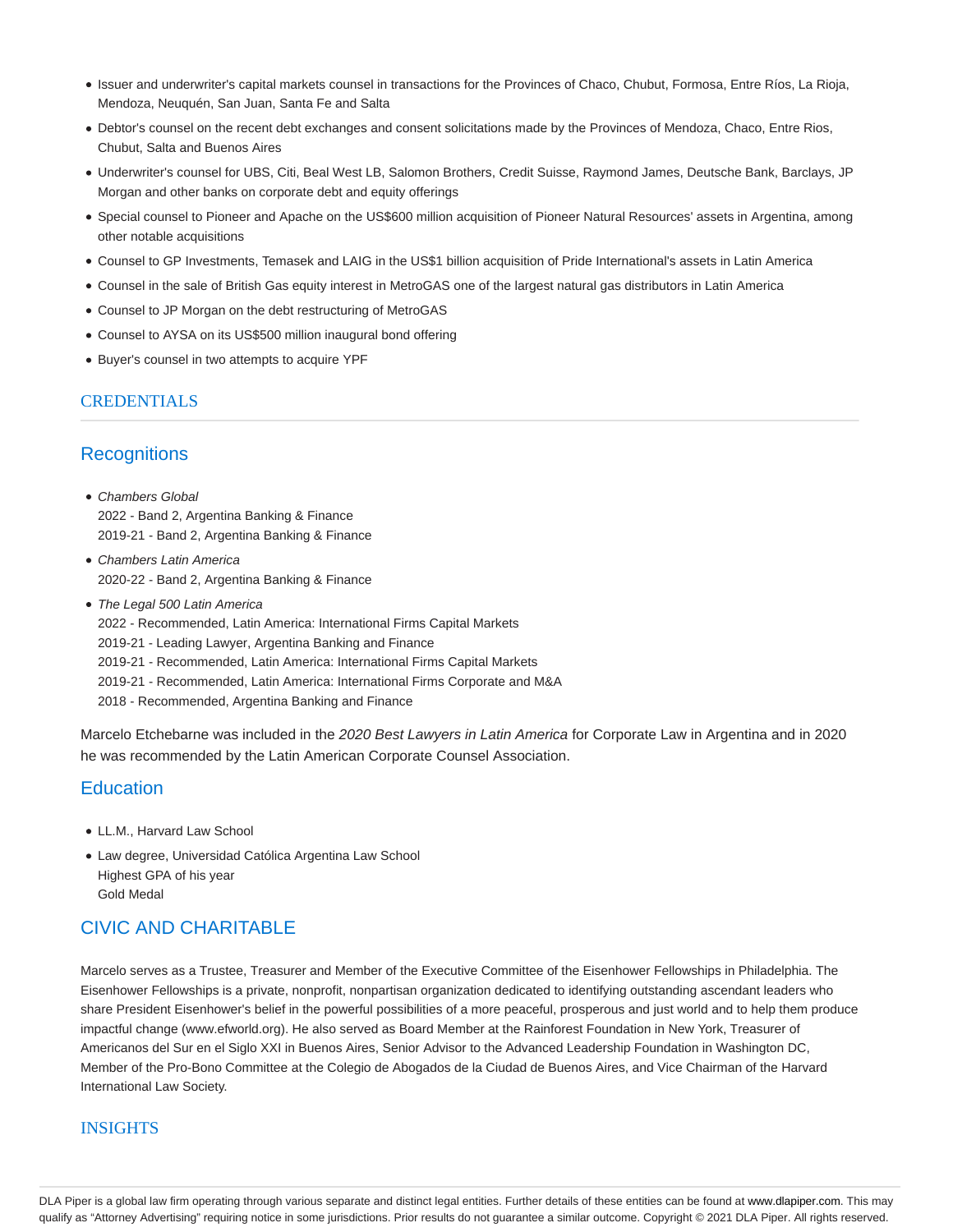## **Publications**

**Argentina: In a unanimous decision over the appointment of three judges, the Supreme Court asserts its powers and its independence**

5 October 2020

A clear indication of the Argentine judiciary's willingness to exercise its constitutional prerogatives and to confront the executive and the legislative branches when necessary to preserve its independence.

#### **NEWS**

**DLA Piper advises Edenor, the largest electricity distribution company in Argentina, on its successful debt exchange offer**

#### 24 May 2022

DLA Piper has advised Empresa Distribuidora y Comercializadora Norte S.A. (Edenor), the largest electricity distribution company in Argentina, on the successful exchange offer for Edenor's 9.75% senior notes due 2022.

**DLA Piper receives 2021 Subnational Deal of the Year Award from LatinFinance for representation of Buenos Aires in US\$7 billion restructuring**

#### 14 February 2022

DLA Piper is pleased to announce that the firm received a 2021 Subnational Deal of the Year award from LatinFinance in recognition of its representation of the province of Buenos Aires in the restructuring of more than US\$7 billion in bonds.

**DLA Piper lawyers and practices ranked in Chambers Latin America 2022**

#### 30 August 2021

DLA Piper today announced that the firm received 38 individual lawyer rankings and 15 firm rankings in the Chambers Latin America 2022 guide.

**DLA Piper advises Argentine Province of Salta in debt restructuring**

#### 4 March 2021

DLA Piper represented Argentina's Province of Salta in connection with its consent solicitation to modify the terms of its US\$350 million 9.125% notes due 2024.

**DLA Piper advises bondholder committee in YPF's exchange offers and consent solicitation**

#### 4 March 2021

DLA Piper represented an ad hoc bondholder committee comprising some of the largest holders of the international notes of Argentine leading energy company, YPF S.A. ("YPF"), in YPF's recent US\$6.2 billion exchange offers and consent solicitation constituting the largest corporate liability management transaction in Argentina to date.

DLA Piper is a global law firm operating through various separate and distinct legal entities. Further details of these entities can be found at www.dlapiper.com. This may qualify as "Attorney Advertising" requiring notice in some jurisdictions. Prior results do not guarantee a similar outcome. Copyright @ 2021 DLA Piper. All rights reserved.